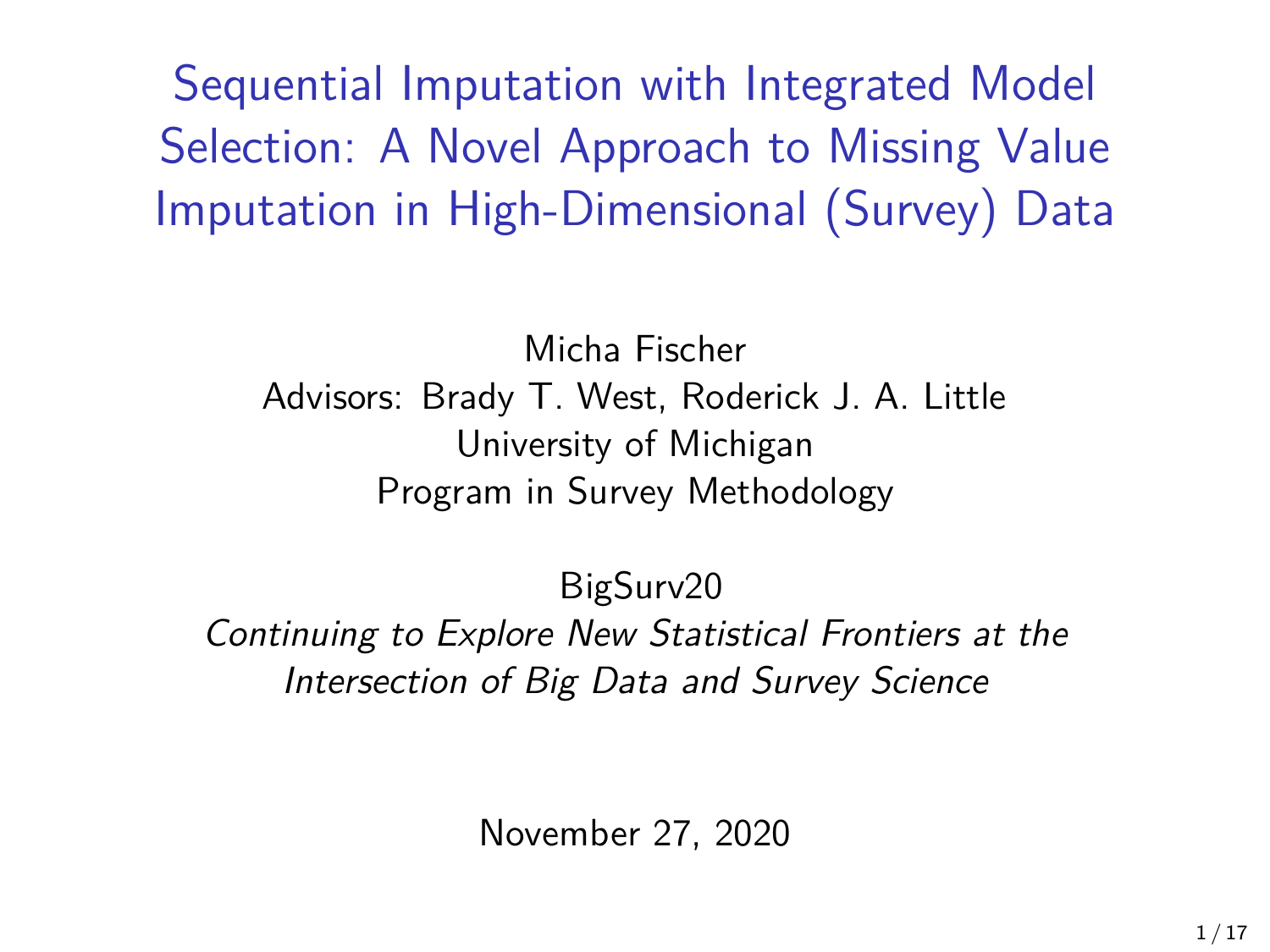## Problem

 $\blacktriangleright$  Incomplete survey data

- $\blacktriangleright$  Item nonresponse
- $\blacktriangleright$  Unit nonresponse
- $\blacktriangleright$  Failure to link records
- $\blacktriangleright$  Panel attrition
- ▶ Missing values are most likely not Missing Completely At Random (MCAR)
- $\blacktriangleright$  High number of variables with any possible distribution in survey data
- $\Rightarrow$  Usual approach: multiple sequential imputation
	- $\blacktriangleright$  Iteratively imputing each variable with missing values conditional on all other variables
	- ▶ Based on Missing At Random (MAR)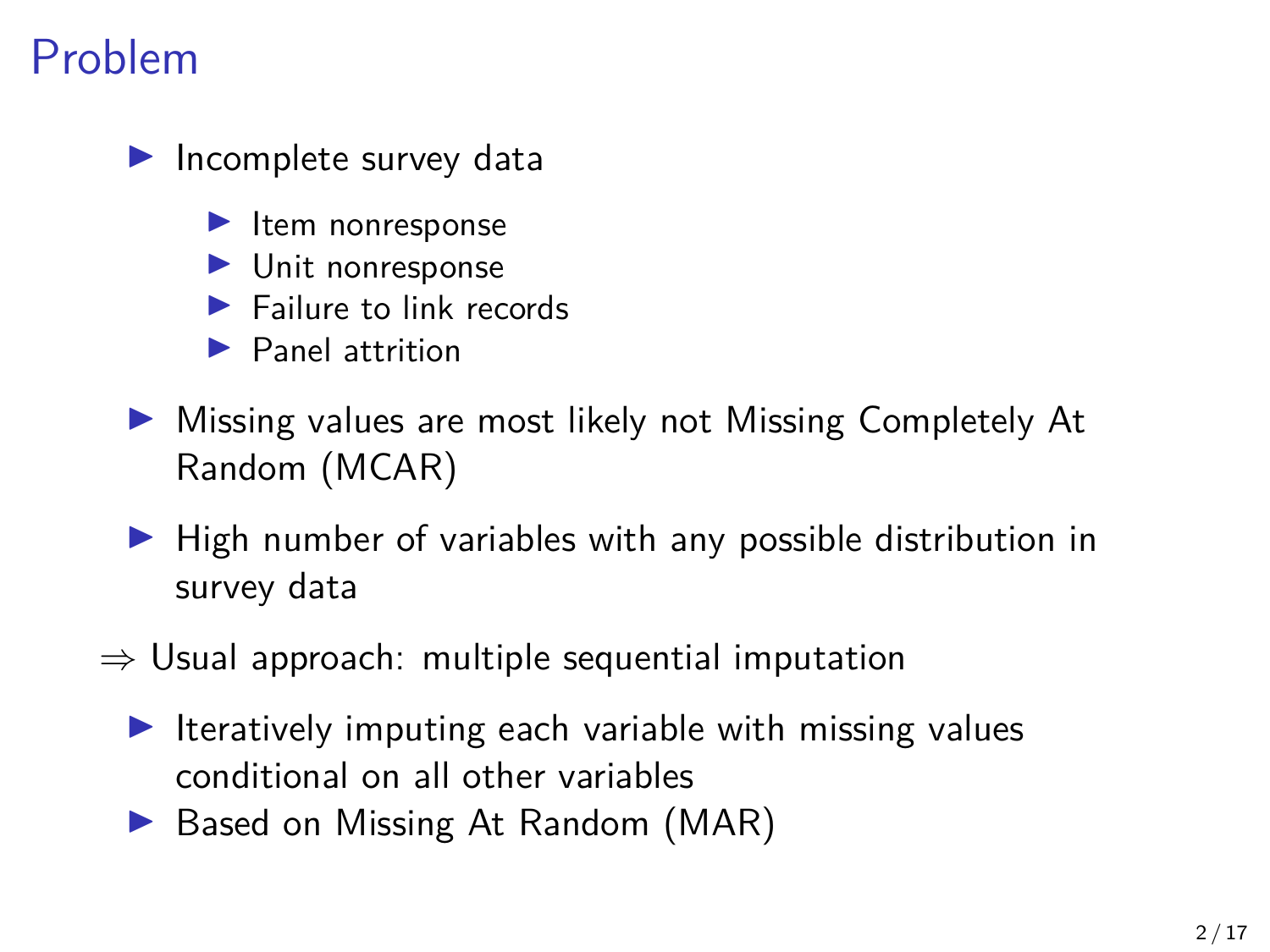## Why is it a problem?

Standard procedures (e.g. MICE) need specified model for each incomplete variable

- $\blacktriangleright$  Subjectivity:
	- $\blacktriangleright$  Method selection
	- $\blacktriangleright$  Model specification
- $\blacktriangleright$  Efficiency: limited resources (time, labor)

Additional, standard procedures can fail in high-dimensional data sets (see e.g. Loh et al. (2018), Razzak and Heumann (2019))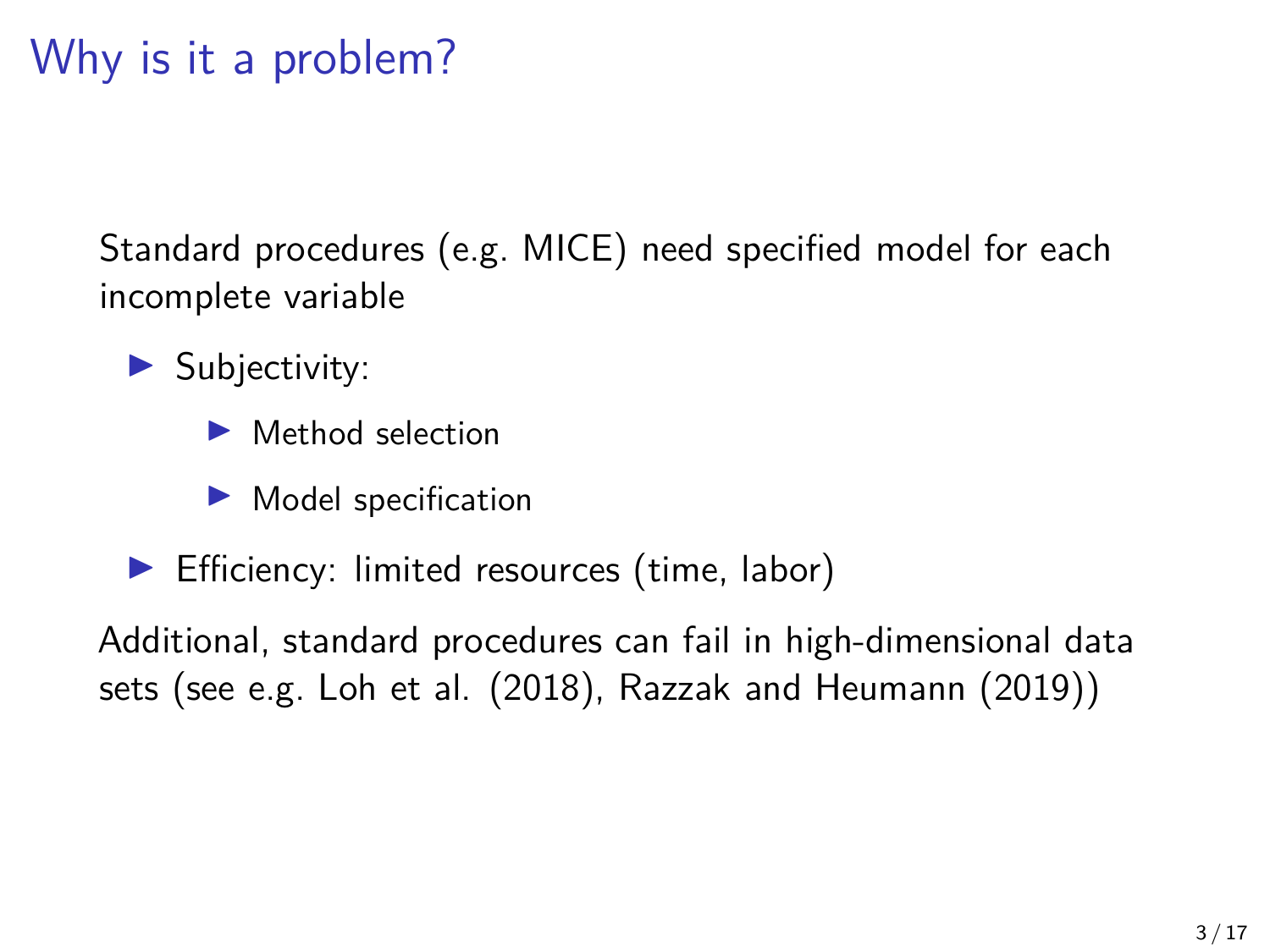How can missing data imputation in high-dimensional (survey) data be automated?

For example:

- $\blacktriangleright$  Health and Retirement Study: over 6,000 variables
- $\blacktriangleright$  Panel Study of Income Dynamics: over 5,000 variables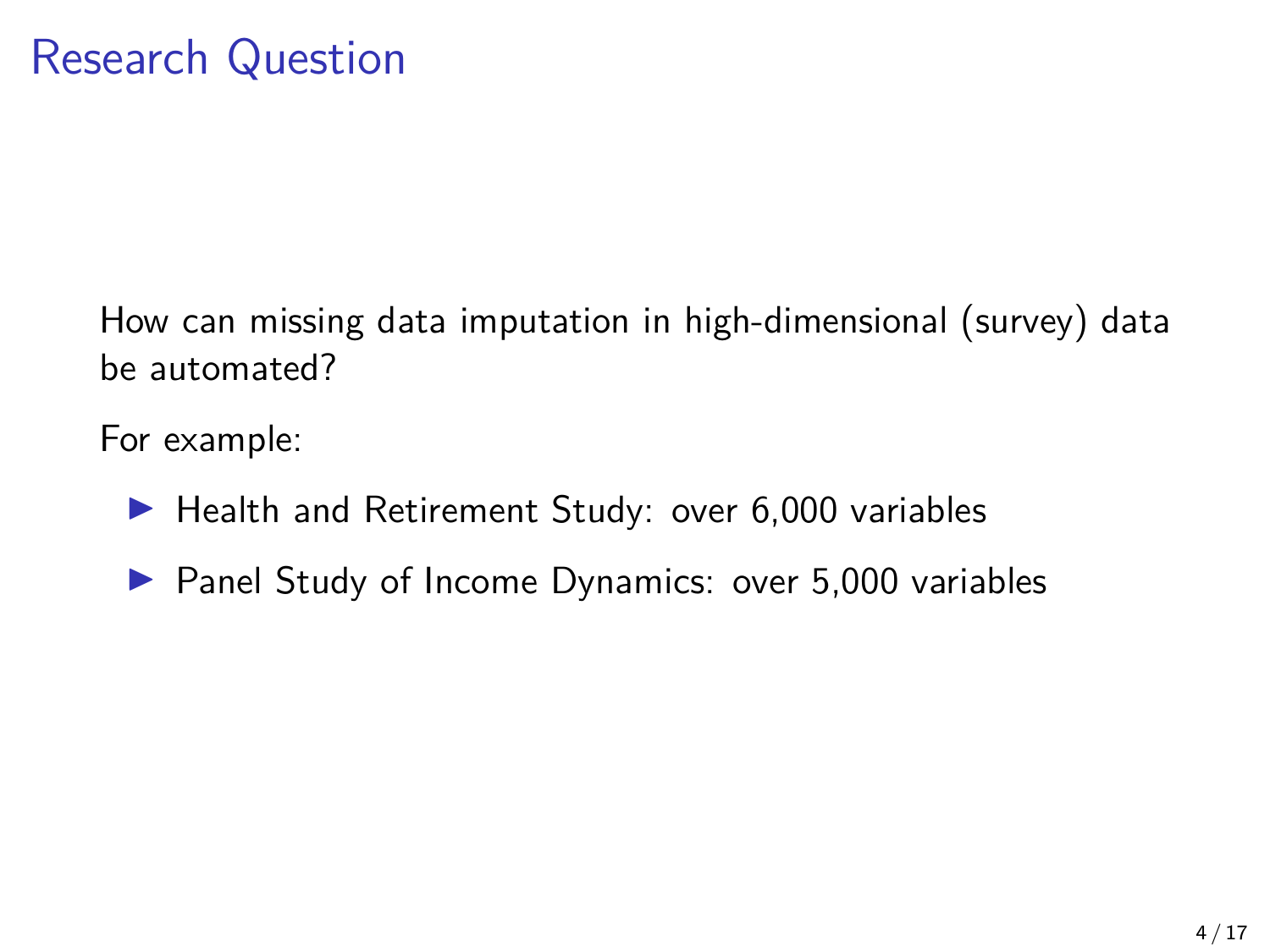# Proposed Solution

 $\blacktriangleright$  Sequential imputation:

 $\blacktriangleright$  Iteratively imputing each variable with missing values conditional on all other variables

New:

- $\triangleright$  Within sequential imputation procedure:
	- $\blacktriangleright$  Automated method selection
	- $\blacktriangleright$  Automated model specification
- Advantages:
	- $\blacktriangleright$  Many different methods possible
	- Objective procedure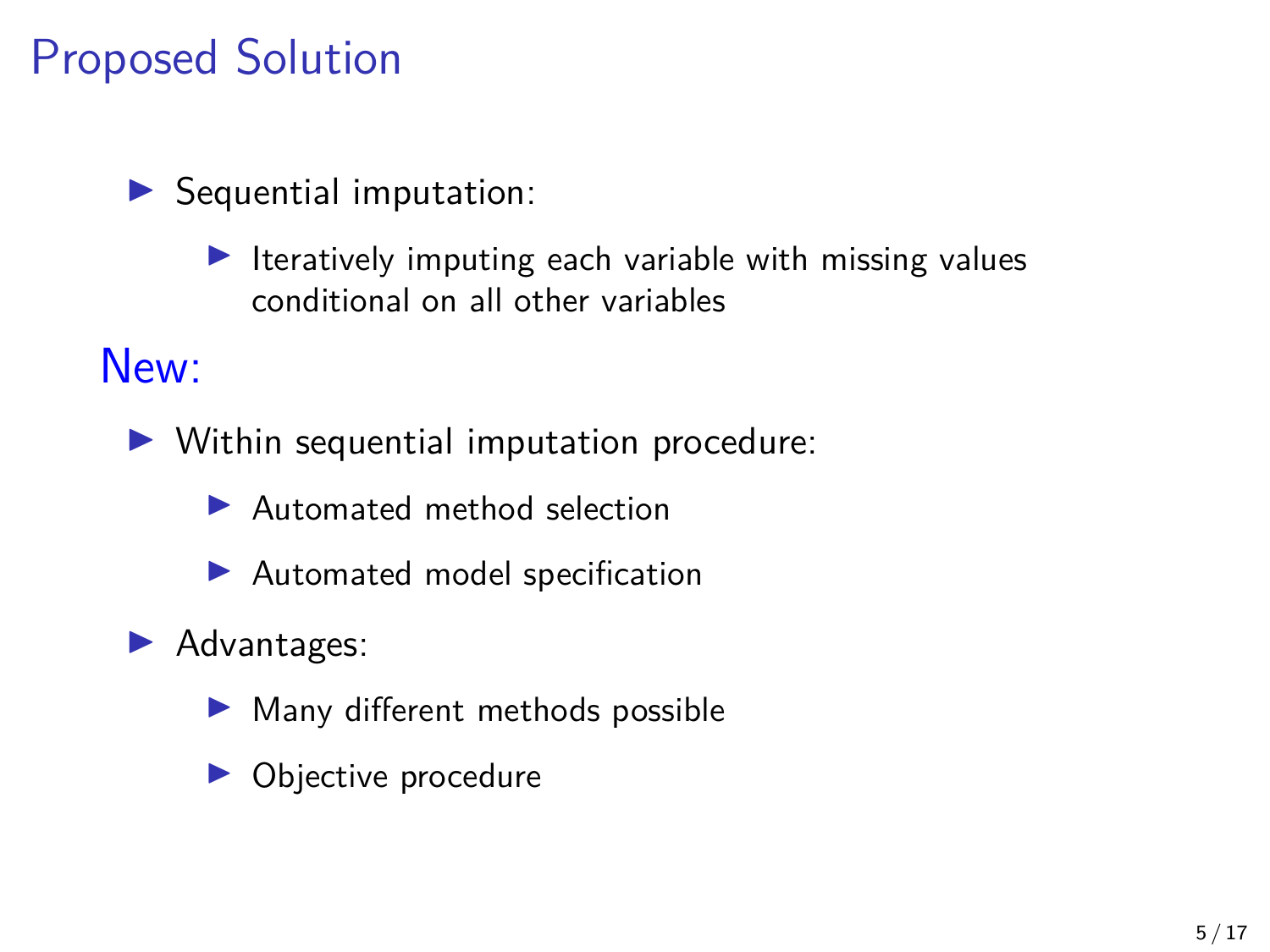## Used Methods

- 1. Regularized (G)LM (Deng et al. 2016)
- 2. Classification and regression tree (CART) (Burgette and Reiter 2010)
- 3. Random Forest (Shah et al. 2014)
- 4. Bayesian Additive Regression Trees (BART) (Xu, Daniels, and Winterstein 2016)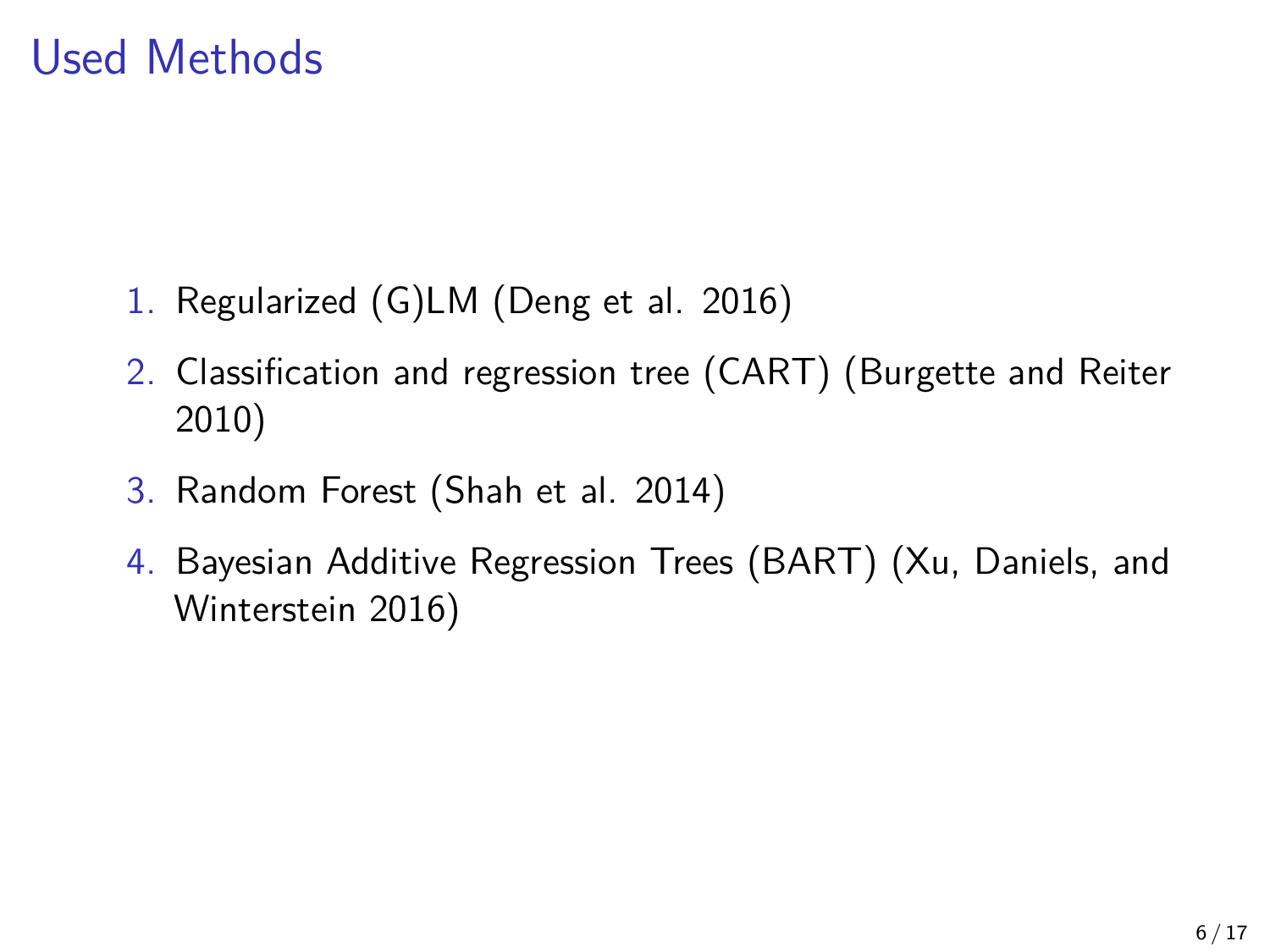# Sequential Imputation with Integrated Method Selection (SIIMS) - Procedure

For each iteration:

- 1. For each method m:
	- $\blacktriangleright$  Fit a model using all covariates
	- $\blacktriangleright$  Estimate criteria assessing:
		- $\triangleright$  Distribution of imputed values
		- $\triangleright$  Conditional mean (i.e. the structural form)
- 2. Combine these criteria to a single method assessment criterion
- 3. Select method with minimal criterion and update imputed values
- 4. Repeat 1 3 for all variables with missing values
- $\Rightarrow$  Repeat procedure to create multiply imputed data sets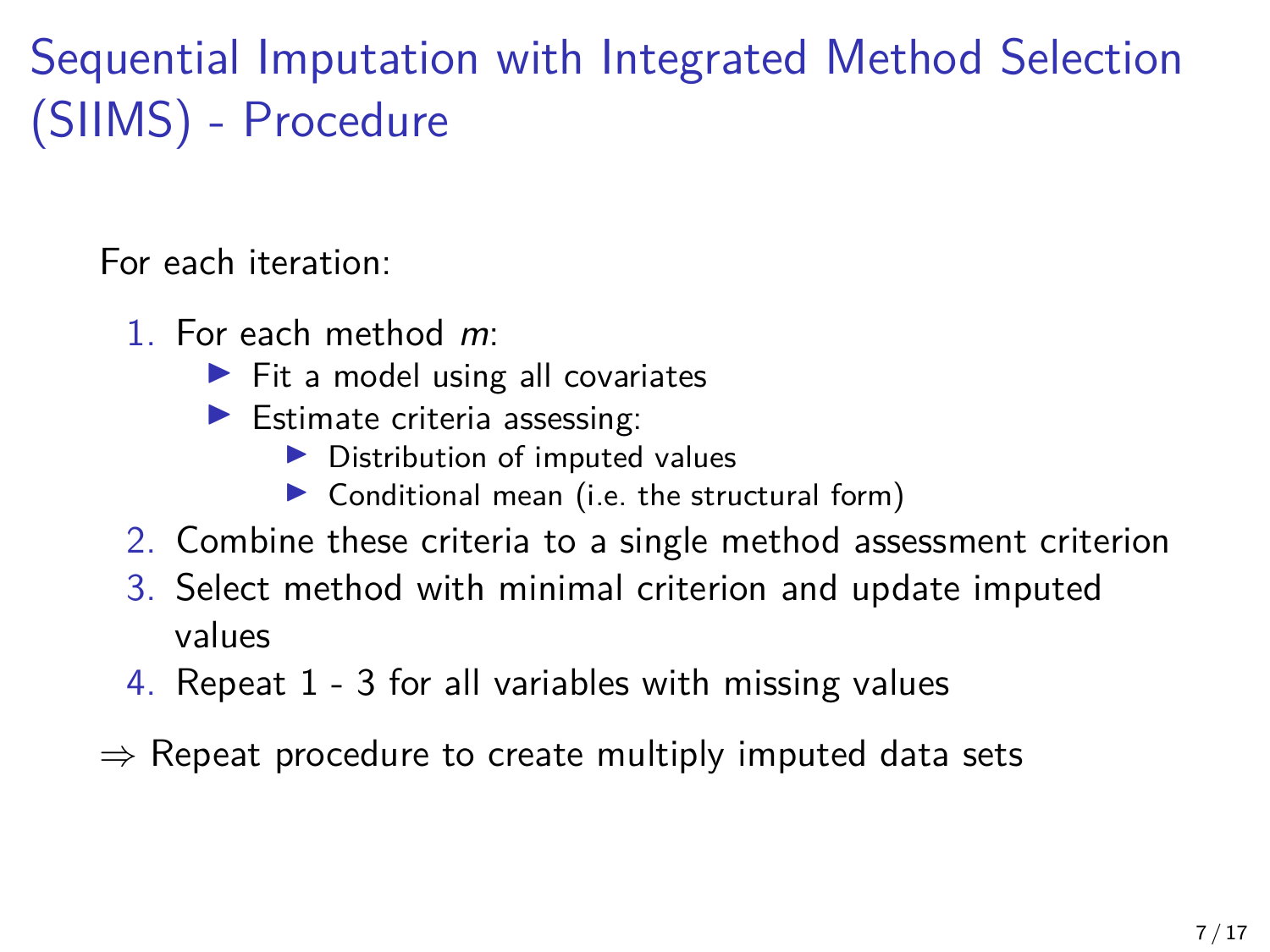#### Criterion 1: Distribution of Imputed Values

Adapted from Bondarenko and Raghunathan (2016):

1. Estimate response propensity score  $\hat{e}$  for incomplete variable Y:

$$
\hat{e} = P(R = 1|\mathbf{X}), R = \begin{cases} 1 \text{ if } Y \text{ observed,} \\ 0 \text{ if } Y \text{ missing} \end{cases}
$$

2. Estimate conditional densities for observed values conditional on propensity score:

$$
\hat{f}(Y|\hat{\textbf{e}}, R=1)
$$

3. For all m potential methods, fit model and predict sets of missing values:

$$
\hat{Y}_m|\mathbf{X}, R=0
$$

4. Estimate conditional densities for imputed values conditional on propensity score:

$$
\hat{f}(\hat{Y}_m | \hat{e}, R = 0)
$$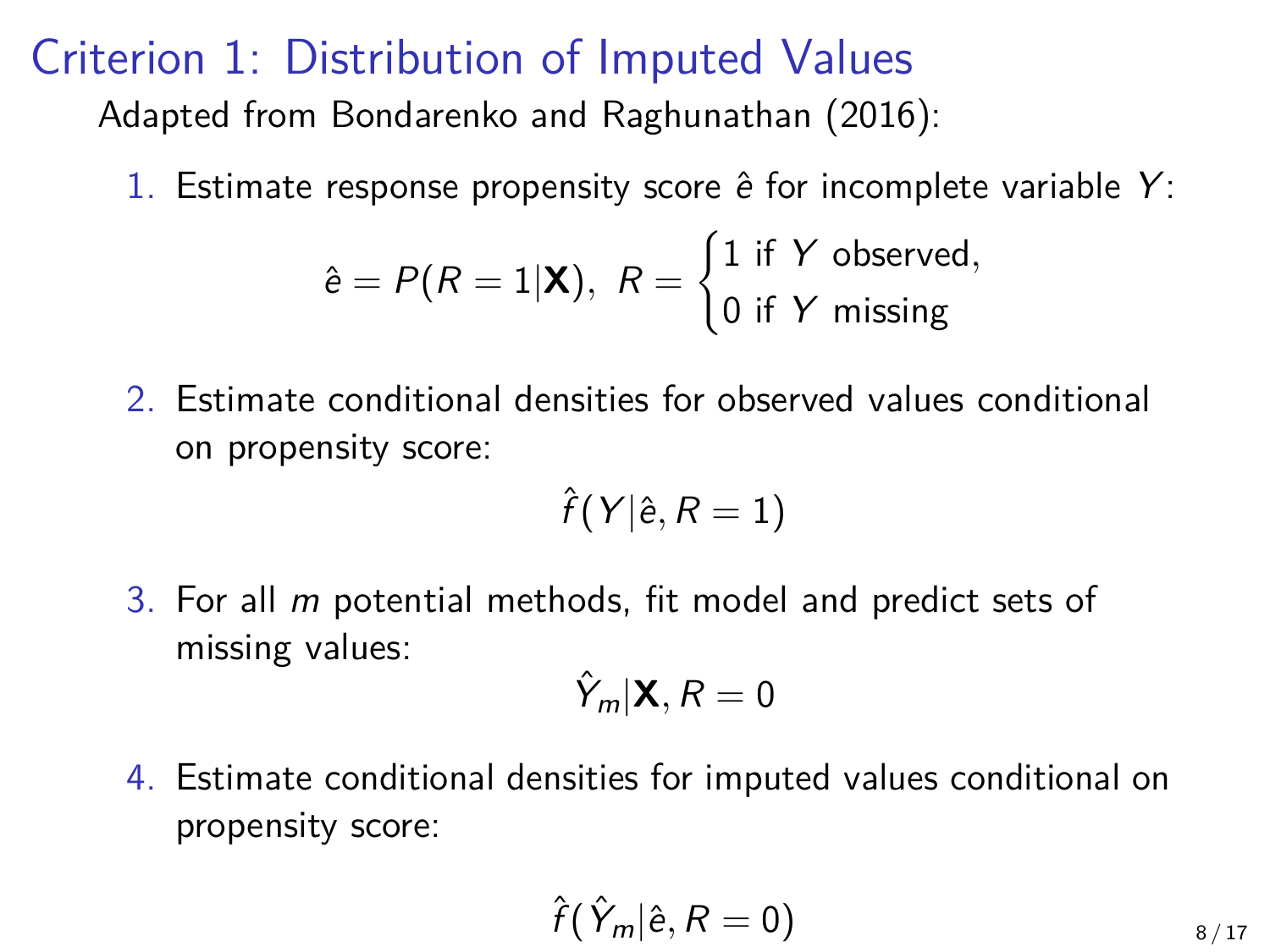Criterion 1: Distribution of Imputed Values (cont.) Comparing  $\hat{f}(Y | \hat{e}, R = 1)$  (observed) and  $\hat{f}(\hat{Y}_m | \hat{e}, R = 0)$ (imputed):



 $\Rightarrow$  Automation: comparing via measure of similarity (here: Hellinger's distance  $H_m$ )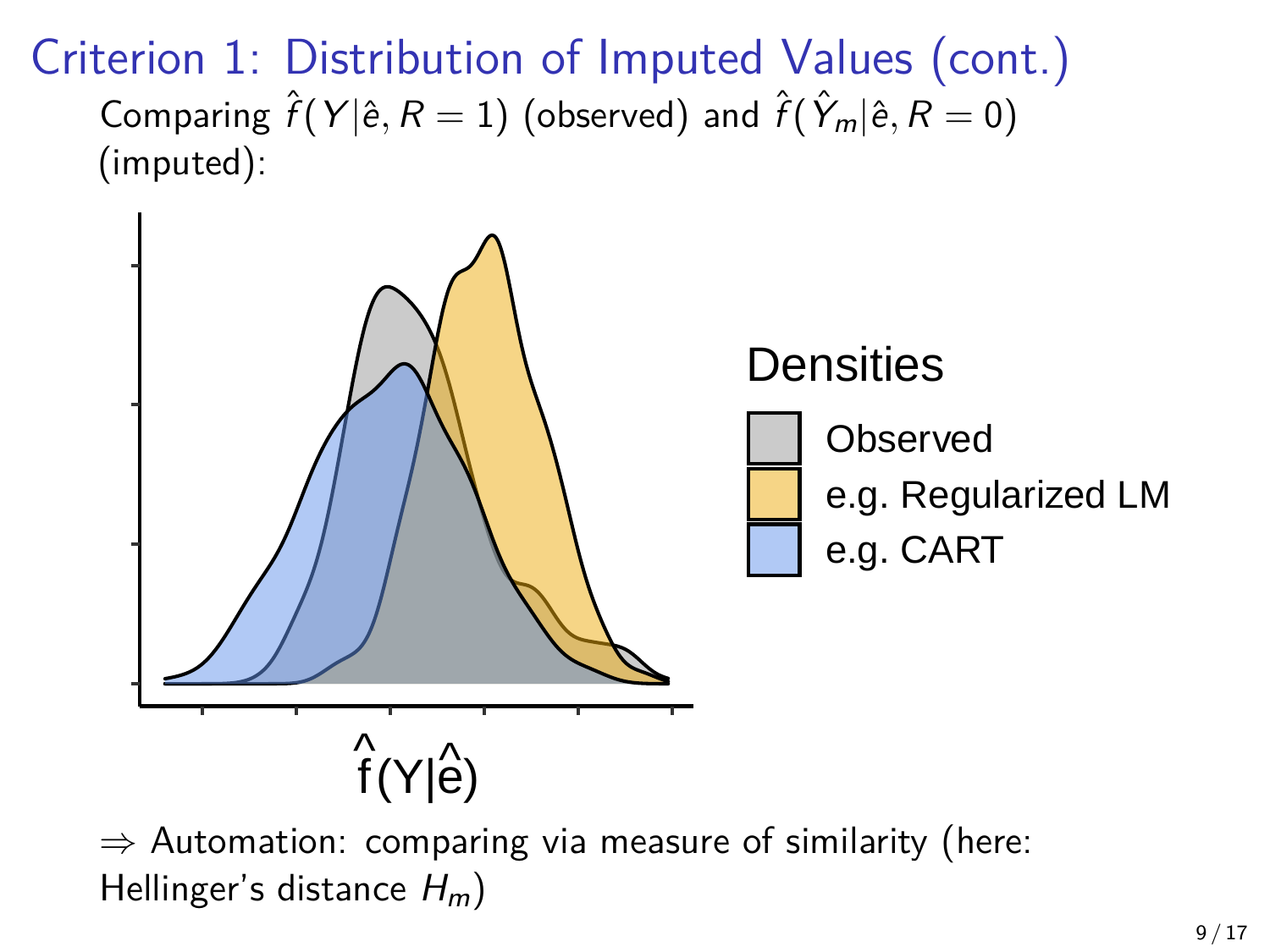### Criterion 2: Conditional mean

Pseudo MSE on observed values  $Y/R = 1$ :

For a scalar  $\left. Y_{i} \right| \mathcal{R}_{i} = 1,$  we compute a combined measure of prediction accuracy and variability:

$$
S_{i,m} = \overbrace{(\bar{Y}_{i,m} - Y_i)^2}^{\text{Bias}^2} + \overbrace{1 \frac{1}{B-1} \sum_{b=1}^{B} (Y_{i,m}^{(b)} - \bar{Y}_{i,m})^2}^{\text{Variance}}
$$

 $\Rightarrow$  Averaging over all  $S_{i,m}$  leads to the MSE-like measure  $MSE^*_{m}$ 

- $\triangleright$  Measure of how well conditional mean is modeled
- $S_{i,m}$  available on a scalar level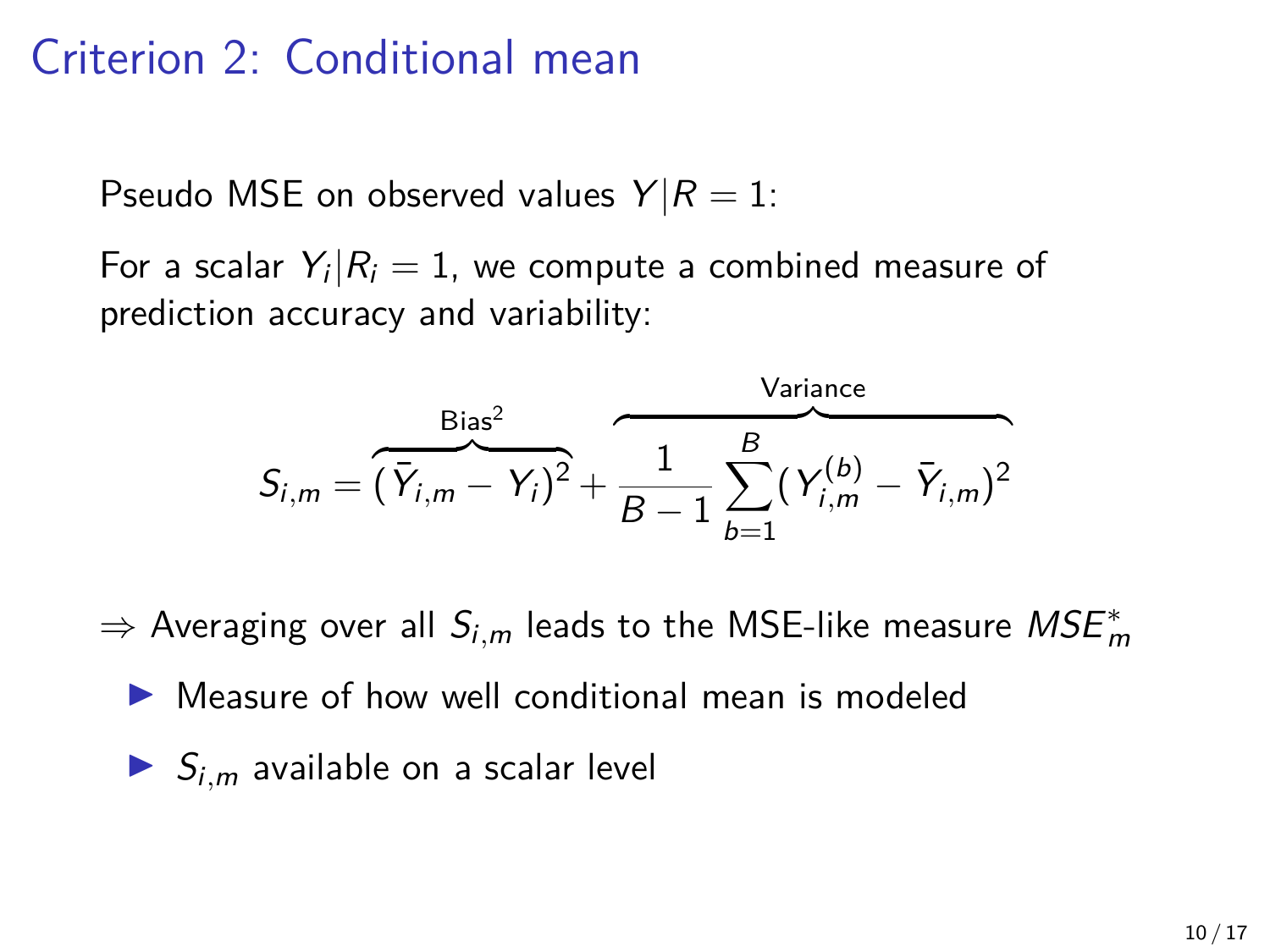#### How to combine criteria?

Weighted sum of standardized  $H_m(\widetilde{H}_m)$ , and  $MSE^*_m(\widetilde{MSE^*_m})$ :  $\Rightarrow$  single method assessment criterion for method m (MAC<sub>m</sub>):

$$
MAC_m = w_1 * \widetilde{H}_m + w_2 * \widetilde{MSE}_m^*
$$

Weighting:

- $\blacktriangleright$  H<sub>m</sub>: Plausibility of imputed values under MAR
- $\blacktriangleright$   $MSE_m^*$ : Essential model structure, necessary for unbiased estimates under MAR
- $\Rightarrow$  Three different sets of weights:

1. 
$$
w_1 = 1
$$
, and  $w_2 = 0$ 

2. 
$$
w_1 = 0
$$
,  $w_2 = 1$ 

$$
3. \, w_1 = w_2 = 0.5
$$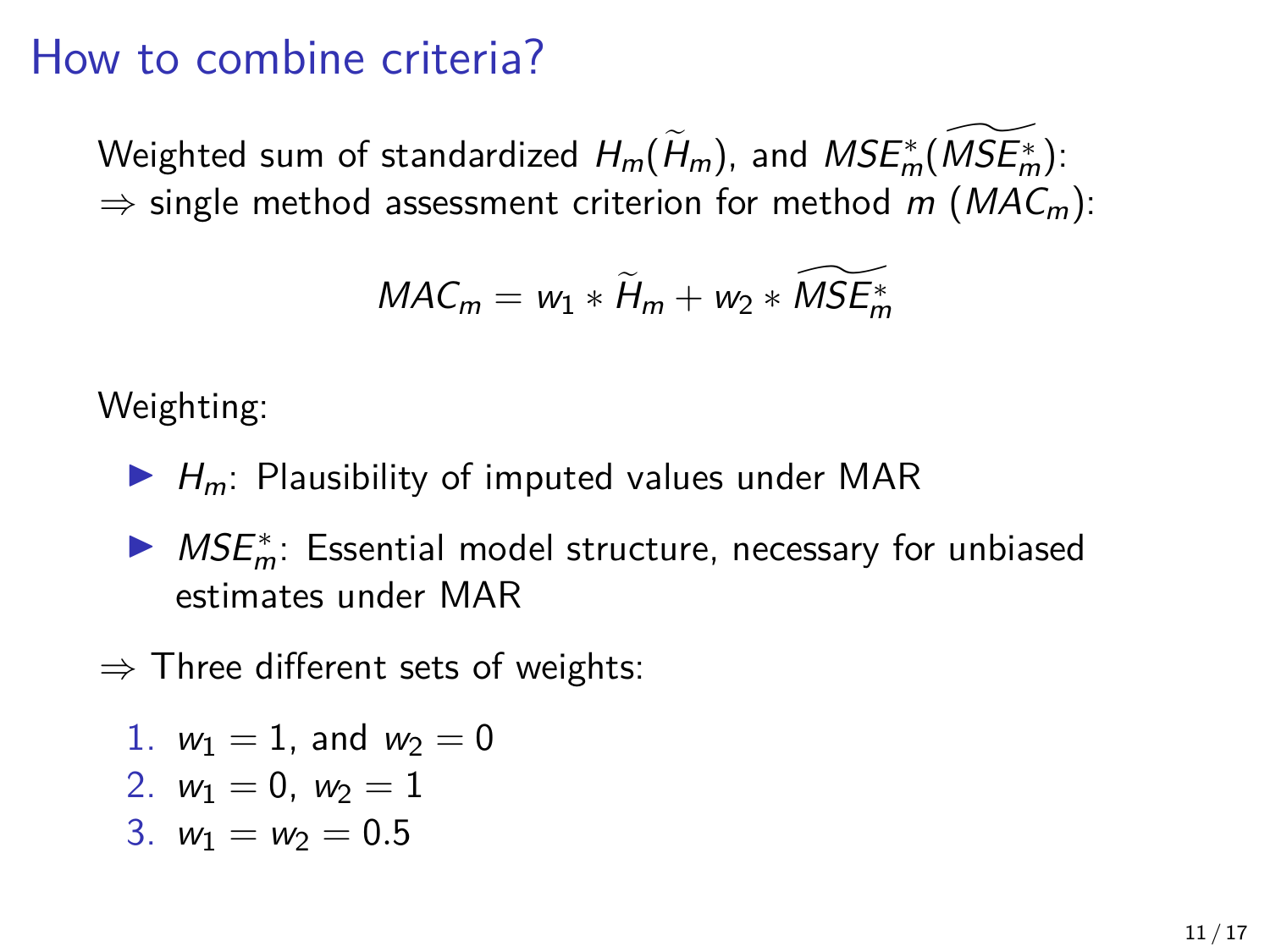## Additional features

- $\blacktriangleright$  Binary variables
- $\triangleright$  Optional upstream variable selection
- ▶ Optional double robust property (Zhang and Little 2009)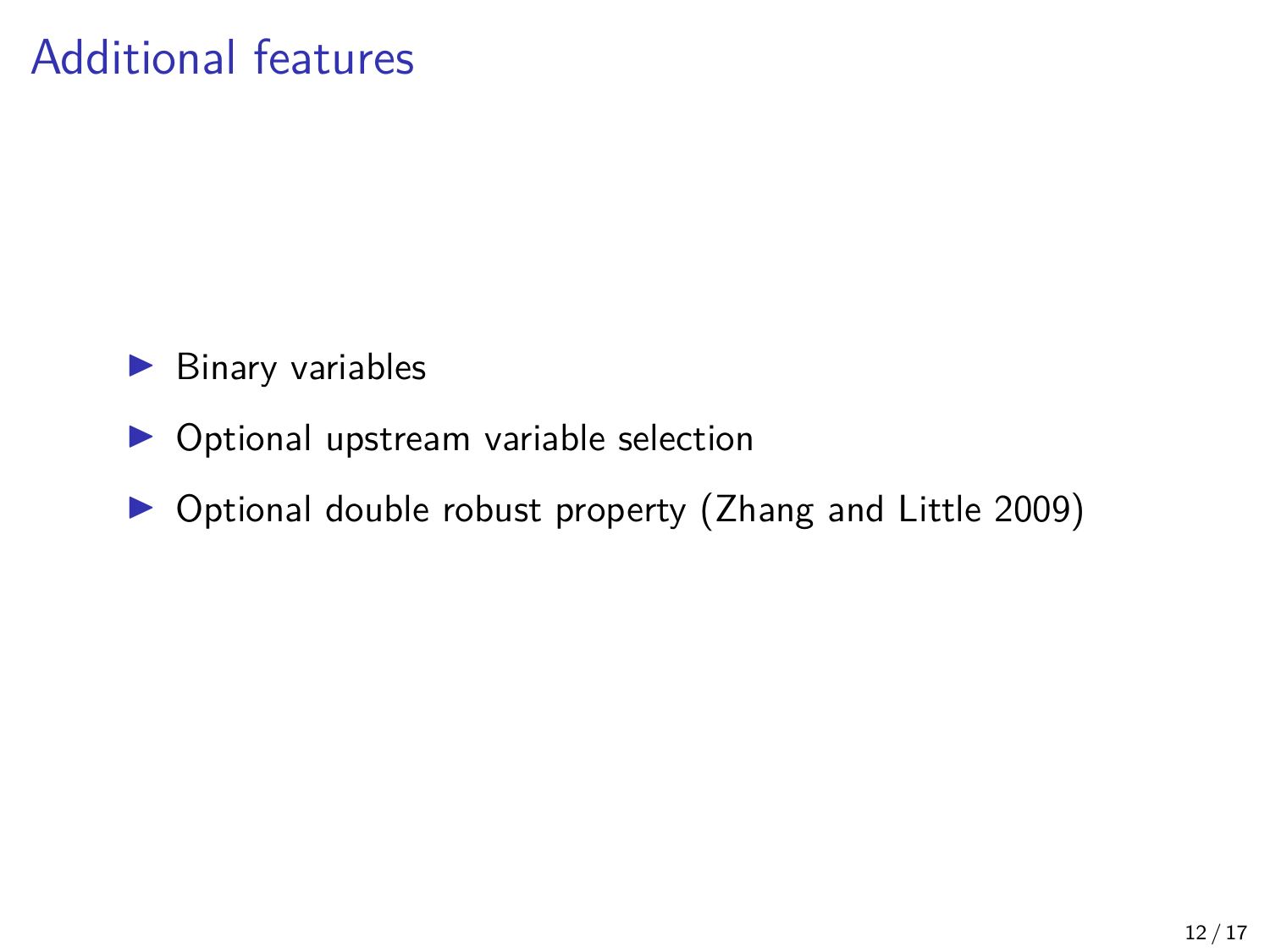# Simulation Design

Compared imputation approaches:

 $\blacktriangleright$  SIIMS

 $\blacktriangleright$  MICE using Random Forest

Assessment:

- $\blacktriangleright$  Accuracy of multiple imputed data
- $\blacktriangleright$  Runtime of the imputation process
- $\Rightarrow$  Trade-off between accuracy and process time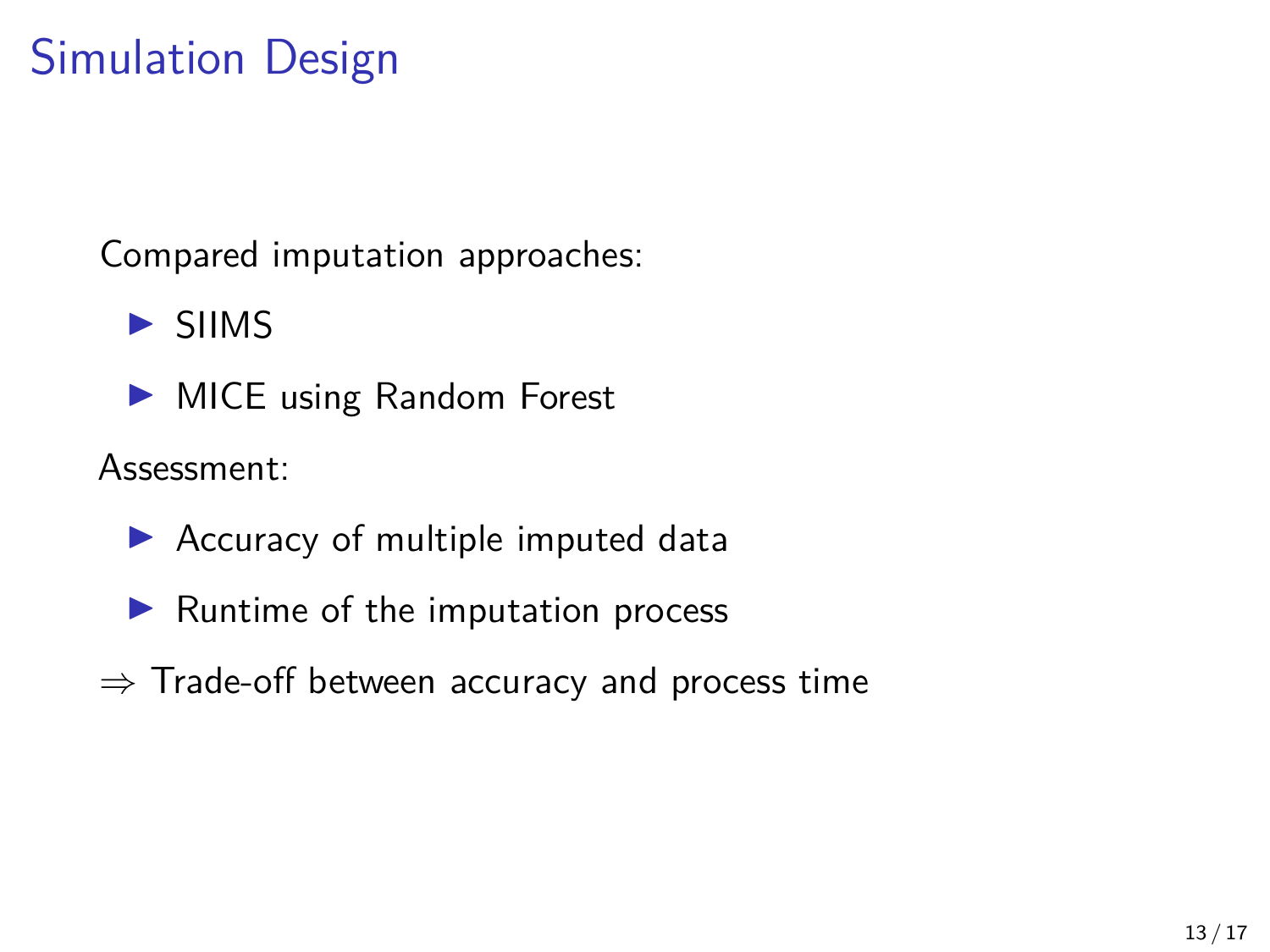### Basic Results

**►** Accuracy (bias of *β* coefficients):

▶ About the same for SIIMS and MICE

 $\blacktriangleright$  Process time:

| 1000 obs. 5000 obs. |            |
|---------------------|------------|
| SIIMS 28 min        | 3.1 h      |
| MICE $2.4$ sec      | $23.6$ sec |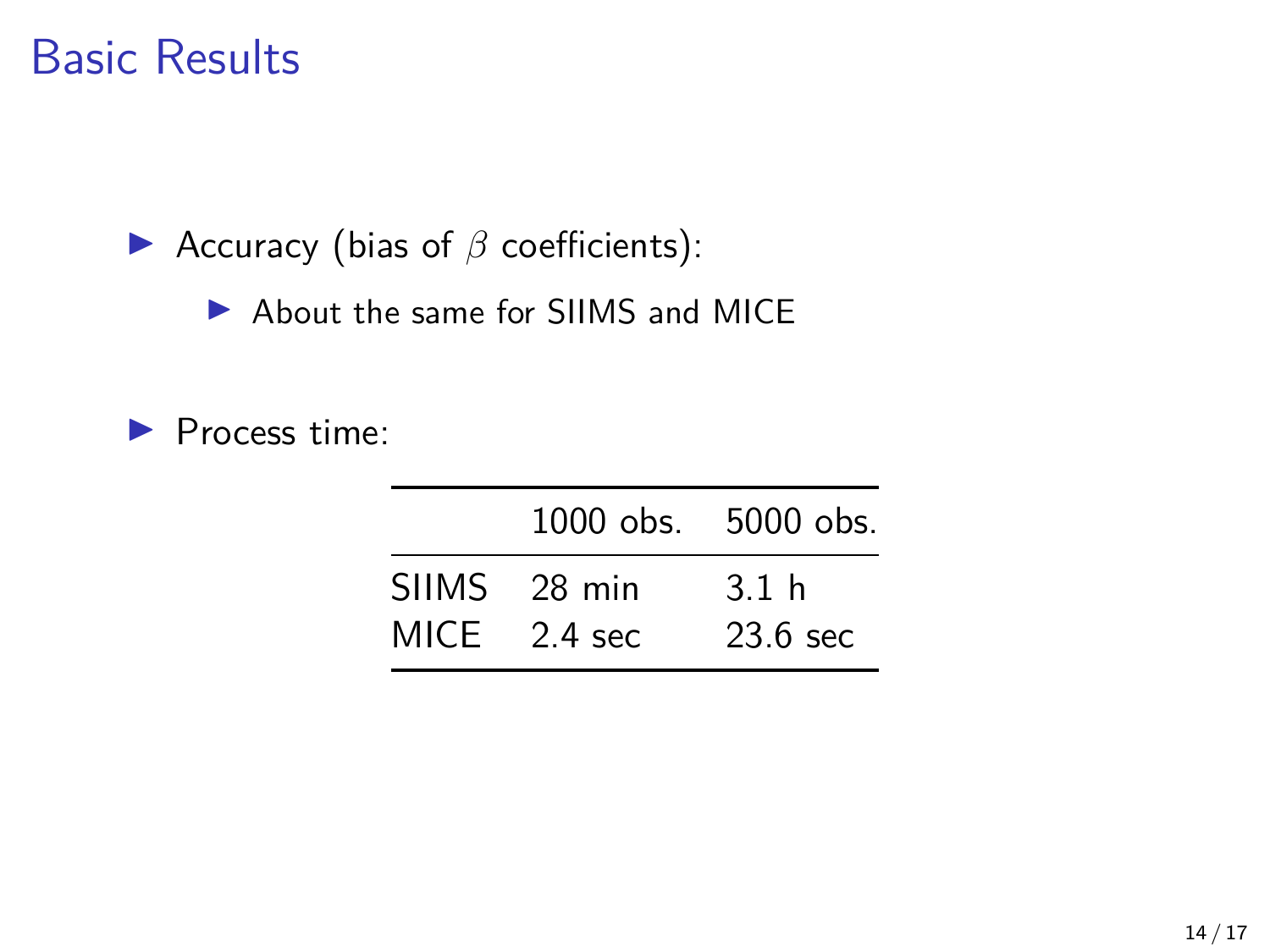## Next Steps and Future Directions

Increase Speed:

- $\blacktriangleright$  Track runtime per method
- $\blacktriangleright$  Simplify hyper-parameter tuning
- $\blacktriangleright$  Simulation on high-dimensional data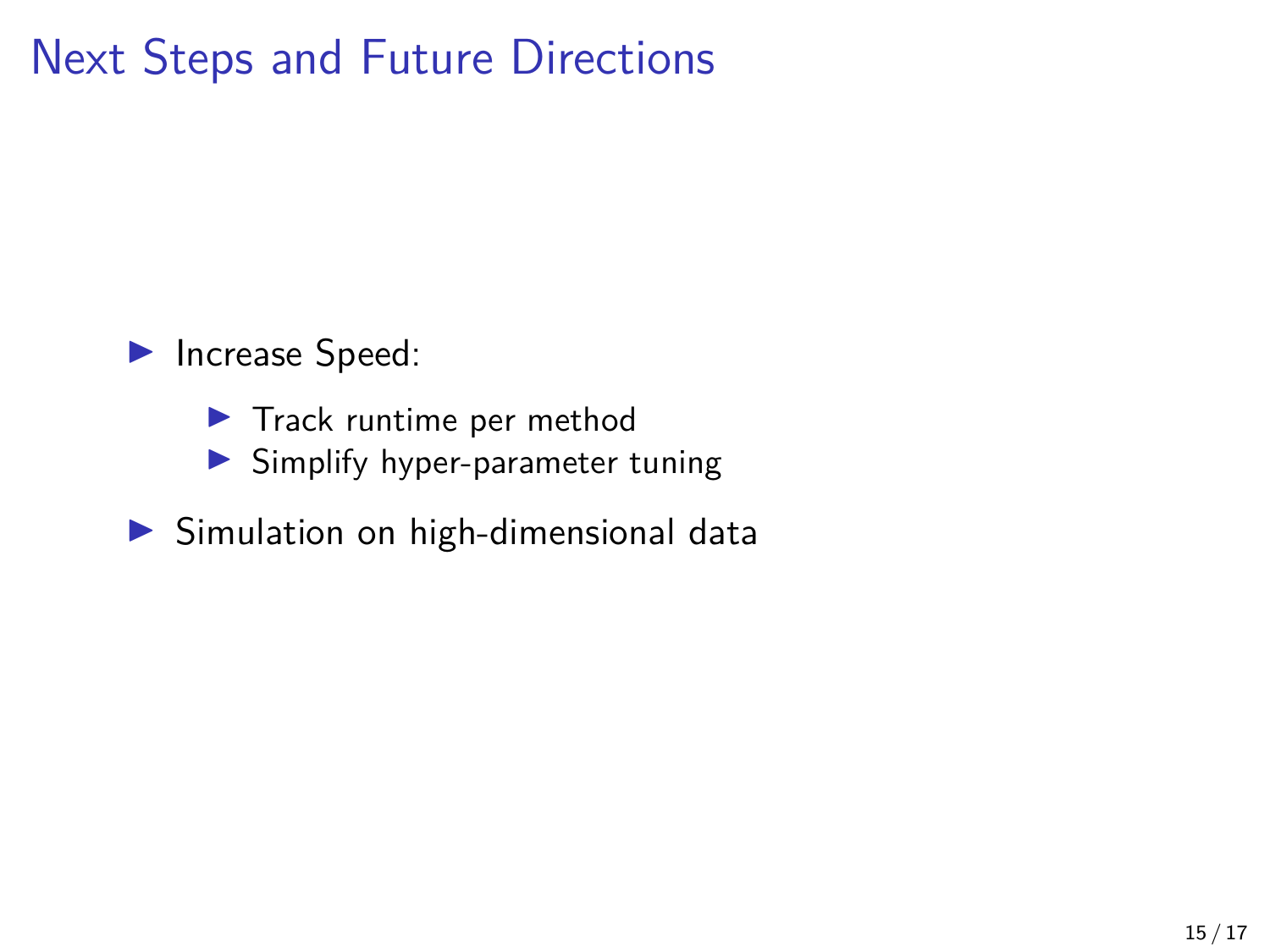Thank you for your attention! Any questions? [michaf@umich.edu](mailto:michaf@umich.edu)